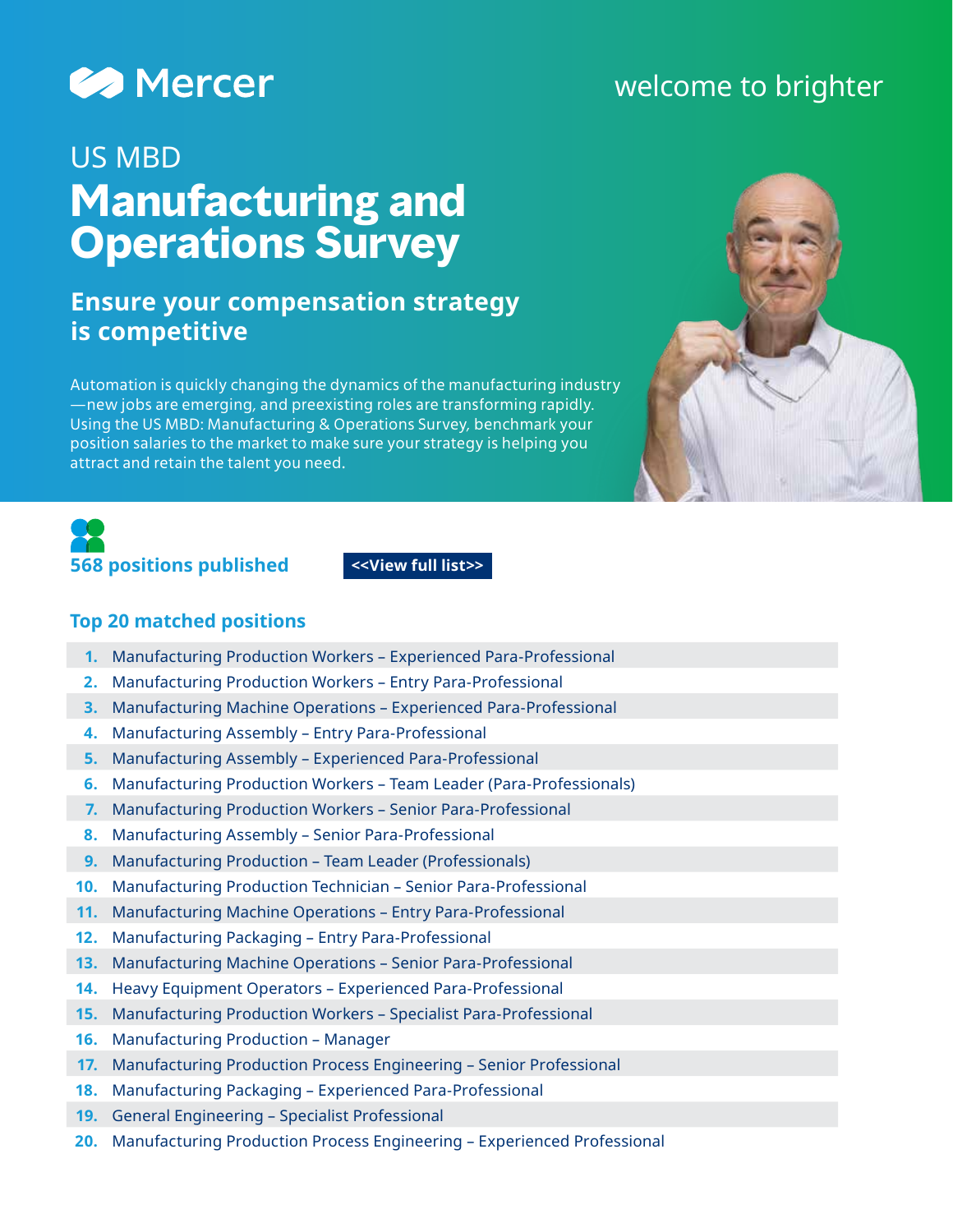### **Position families analyzed**

- Administration, facilities & secretarial
- Engineering & science
- Human resources
- Production & skilled trades

#### **Career streams analyzed**

- Executive
- Management



• Para-professional



#### **Data collected**

- Base pay
- FLSA status
- Long-term incentive eligibility and grants
- Organization data
- Short-term incentive eligibility and amounts
- Years in organization



#### **2,025 companies submitting data**

**[<<View full list>>](https://www.imercer.com/uploads/us/participation/mbd/2021-us-mbd-manufacturing-and-operations-participant-list.xlsx)**

Mercer surveys are built using employee data collected from companies. The act of submitting data to a survey is known as survey participation and your company is then viewed as a participant that is entitled to receive these great benefits:

- A discount on the survey results.
- Exclusive invitations to events that provide expert insight into the survey results.
- The ability to compare your data to peer companies or competitors that you select.



#### **Survey schedule**

Participation runs from February through April with results published in August.



#### **Pricing**

**\$1,500 – Participants \$3,795 – Non-participants**

• Projects/program management

• Years in position

- Quality management
- Supply chain